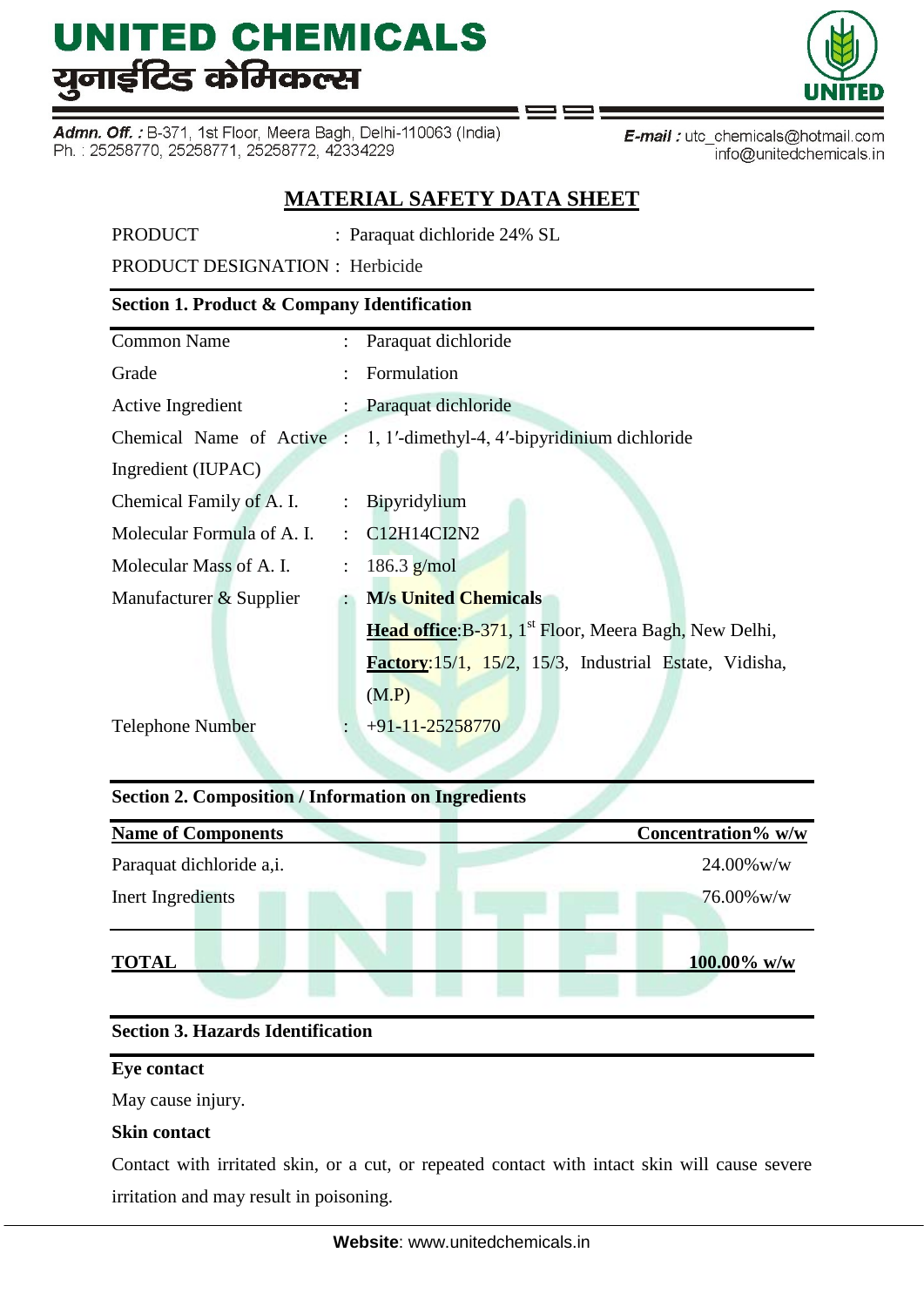Admn. Off. : B-371, 1st Floor, Meera Bagh, Delhi-110063 (India) Ph.: 25258770, 25258771, 25258772, 42334229



E-mail: utc\_chemicals@hotmail.com info@unitedchemicals.in

# **Ingestion**

In animals can cause excitability and lung congestion, which in some cases leads to convulsions, incoordination, and death by respiratory failure.

#### **Inhalation**

Inhalation exposure may cause irritation, nosebleed and may lead to poisoning.

#### **Section 4. First Aid Measures**

# **RAPID TREATMENT IS ESSENTIAL IN CASE OF PARAQUAT POISONING. SPEED IS ESSENTIAL.**

Go to a doctor or hospital IMMEDIATELY. If possible, phone ahead to alert to the situation so treatment is not delayed on arrival. If more than 15 minutes from a hospital induce vomiting, if this has not already occurred, by tickling back of throat with a clean, blunt instrument (e.g. spoon handle). DO NOT delay the start of treatment. All care must be taken to prevent vomit from being inhaled.

Do not give anything by mouth to a semi-conscious or unconscious person.

Immediately transfer patient to nearest hospital or medical centre, warning by telephone of the estimated time of arrival so that the start of treatment is not delayed.

**Eye:** If in eyes, hold eyelids open and wash with copious amounts of water for at least 15 minutes. Urgently seek medical assistance. Transport to hospital or medical centre. If splashed with the concentrate, patients should be reviewed after 24 hours. Referral to an ophthalmologist should be considered.

**Skin:** Contact of the concentrate with abraded skin or skin with cuts must be avoided. Wash affected areas thoroughly with soap and water. Remove contaminated clothing and launder before re-use. Seek medical advice, but only after the exposed skin has been thoroughly washed.

**Inhaled:** Remove patient from exposure, keep warm and at rest. Obtain medical attention urgently.

# **Advice to Doctor:**

Rapid treatment for PARAQUAT poisoning is essential. Evacuation of the stomach and stomach washout should be carried out as quickly as possible. A booklet entitled 'Paraquat Poisoning, a practical guide to diagnosis, first aid and hospital treatment' or 'The Treatment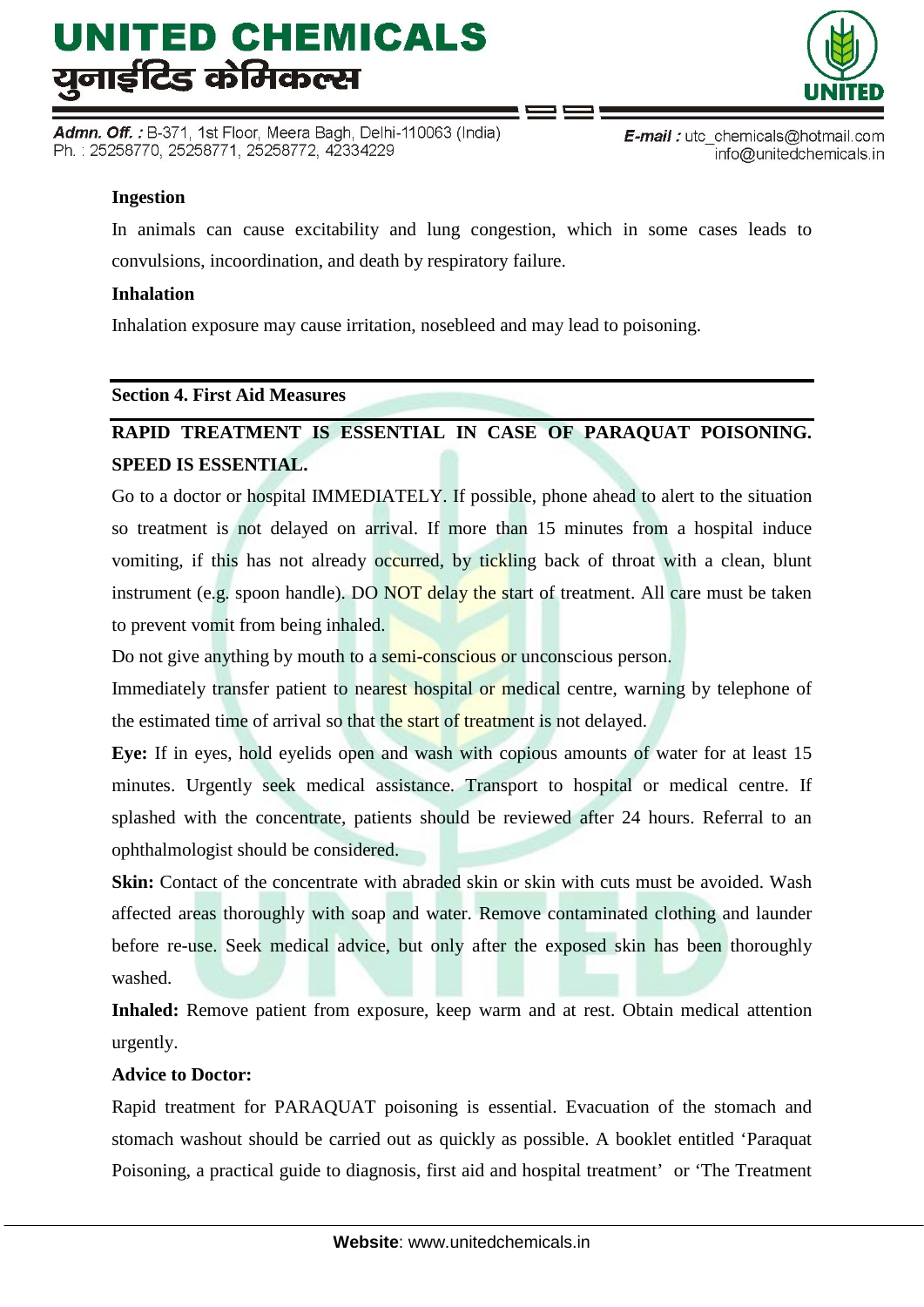Admn. Off. : B-371, 1st Floor, Meera Bagh, Delhi-110063 (India) Ph.: 25258770, 25258771, 25258772, 42334229



E-mail: utc\_chemicals@hotmail.com info@unitedchemicals.in

of Paraquat Poisoning: a guide for doctors' (prepared by Orica Australia) is available at major hospitals or Poison Information Centres.

# **TREATMENT:**

Wash out stomach and test urine and gastric aspirate (if clear) for presence of paraquat. Give up to 1 litre of 15% aqueous suspension of Fuller's Earth orally or via gastric tube, together with a suitable purgative (200 mL of an aqueous solution of mannitol). A 7% suspension of bentonite in 10% glycerol in water should be used if Fuller's Earth is unavailable. Repeat administration of absorbent plus purgative until absorbent is seen in the stools. This should normally take between 4 and 6 hours after the start of treatment. Do not use supplemental oxygen.

# **Section 5. Fire Fighting Measures**

**Specific Hazard:** Not flammable. Choose extinguishing media to suit the burning material. Contain all runoff. Contain all runoff.

**Hazards from combustion products:** There is no risk of an explosion from this product under normal circumstances if involved in a fire. Product is unlikely to decompose until heated to dryness. On further heating will emit toxic fumes including oxides of carbon, oxidise of nitrogen and hydrogen chloride. Firefighters to wear self-contained breathing apparatus and suitable protective clothing if risk of exposure to vapour or smoke, or the product.

**Precautions for fire-fighters and special protective equipment:** Isolate fire area. Evacuate downwind. Wear full protective clothing and self-contained breathing apparatus. Do not breathe or contact smoke, gases or vapours generated.

# **Section 6. Accidental Release Measures**

#### **Emergency procedures:**

In case of spillage it is important to take all steps necessary to:

- Avoid eye and skin contact.
- Avoid contamination of waterways and drains

Isolate and post spill area. Keep all bystanders away. Wear full length clothing and PVC gloves to prevent skin and eye contamination. Re-position any leaking containers so as to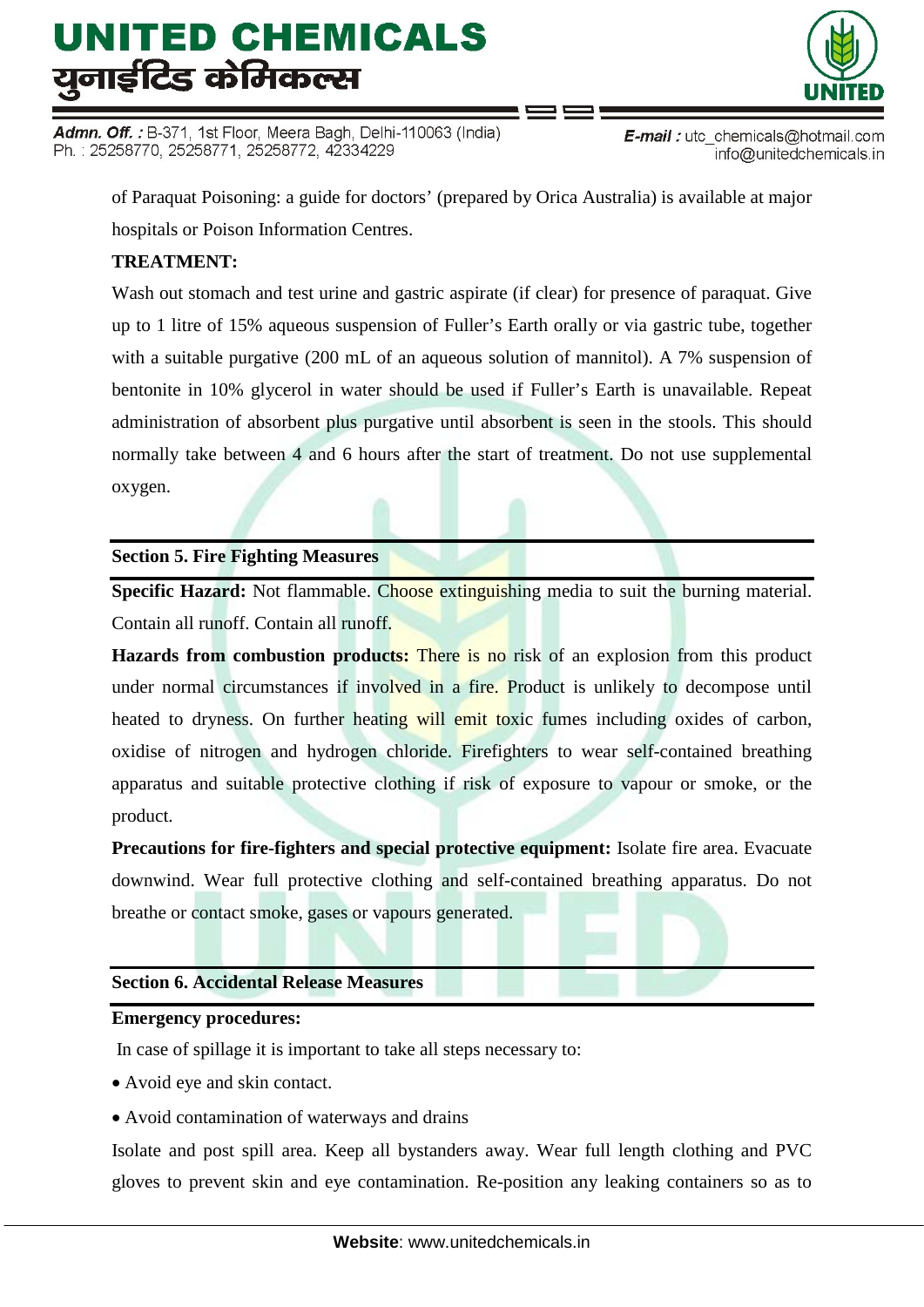Admn. Off. : B-371, 1st Floor, Meera Bagh, Delhi-110063 (India) Ph.: 25258770, 25258771, 25258772, 42334229



**E-mail**: utc chemicals@hotmail.com info@unitedchemicals.in

minimise further leakage. Large spills should be dyked or covered to prevent dispersal. Vacuum, shovel or pump spilled material into an approved container and dispose of as listed below. Keep out unprotected persons and animals.

# **Material and methods for containment and cleanup procedures:**

To decontaminate spill area, tools and equipment, wash with detergent and water and add the solution to the drums of wastes already collected and label contents. Absorb, as above, any excess liquid and add both solutions to the drums of waste already collected.

Dispose of drummed wastes, including decontamination solution in accordance with the requirements of Local or State Waste Management Authorities.

Do NOT allow spilled product or wash solution to enter sewers, drains, dams, creeks or any other waterways.

# **Section 7. Handling & Storage**

# **Precautions for Safe Handling:**

For use by licensed pest control operators or primary producer's only. Do not work in spray mist. Ensure containers are kept closed until using product. When opening the container and preparing product for use, wear elbow-length PVC gloves and face shield or goggles. If product on skin, immediately wash area with soap and water. If clothing becomes contaminated with product remove clothing immediately. If product in eyes, wash it out immediately with water. Avoid contact with spray mist. DO NOT inhale spray mist. After use and before eating, drinking or smoking, wash hands, arms and face thoroughly with soap and water. After each day's use, wash gloves and face shield or goggles and contaminated clothing.

Do not continue to use if skin irritation or nose bleed occurs. This may be caused by exposure to stray mist as the result of incorrect use of equipment or adverse climatic conditions. Stop and review handling and spraying techniques before further spraying. If symptoms persist seek medical advice.

Conditions for Safe Storage: KEEP OUT OF REACH OF CHILDREN. This product is a Schedule 7 Poison (S7) and must be stored, transported and sold in accordance with the relevant Health Department regulations. Store in the closed, original container in a dry, cool, well-ventilated, locked room or a place away from children, animals, food, feedstuffs, seed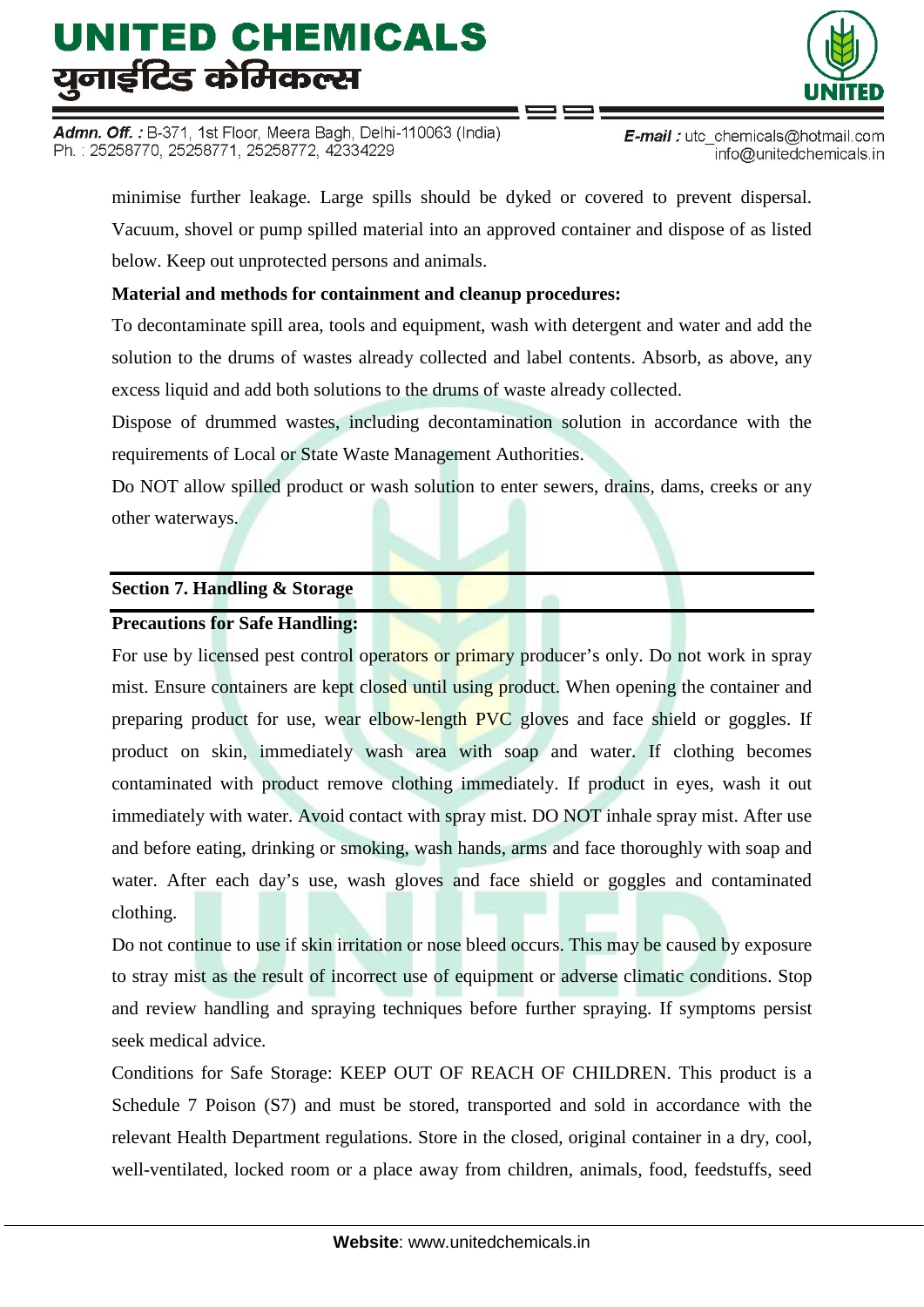Admn. Off. : B-371, 1st Floor, Meera Bagh, Delhi-110063 (India) Ph.: 25258770, 25258771, 25258772, 42334229



E-mail: utc chemicals@hotmail.com info@unitedchemicals.in

and fertilisers. DO NOT store for prolonged periods in direct sunlight. This product is a Dangerous Good - Class 6.1.

# **Section 8. Exposure Control, Personal Protection**

**Engineering controls:** Use in ventilated areas adequate to keep exposure below the TWA. Keep containers closed when not in use. Some people who are extremely sensitive to the product may develop nose bleeds when handling the concentrate. If possible, these people should not handle the material; if they must, provide effective local ventilation.

**Personal Protective equipment (PPE):** When opening the container and preparing product for use wear elbow length PVC gloves and face shield or goggles. When there is a risk of exposure to spray mist wear waterproof footwear and waterproof protective clothing, impervious gauntlet length gloves (rubber or PVC), goggles and a face mask and respirator covering nose and mouth and capable of filtering spray droplets. A high efficiency type particulate respirator is recommended, but in any event use a respirator which complies with the requirements of AS1716 (Standard Association of Australia). Further advice on safety equipment should be obtained from a safety equipment manufacturer.

After use and before eating, drinking or smoking wash hands, arms and face thoroughly with soap and water. After each day's use wash gloves, goggles, contaminated clothing and respirator.

| <b>Section 9. Physical and Chemical Properties</b> |  |                                             |  |  |  |  |
|----------------------------------------------------|--|---------------------------------------------|--|--|--|--|
| <b>Appearance / state</b>                          |  | Clear blue coloured liquid.                 |  |  |  |  |
| Colour                                             |  | Clear blue                                  |  |  |  |  |
| <b>Odour</b>                                       |  | Obnoxious odour. (Stenching agent included) |  |  |  |  |
| pH                                                 |  | $5.0 - 6.5$                                 |  |  |  |  |
| <b>Boiling Point</b>                               |  | No specific data $\sim 100^{\circ}$ C       |  |  |  |  |
| <b>Specific Gravity</b>                            |  | $\therefore$ 1.1                            |  |  |  |  |
| <b>Flammability:</b>                               |  | Non combustible material.                   |  |  |  |  |
| <b>Water Solubility</b>                            |  | Soluble in water                            |  |  |  |  |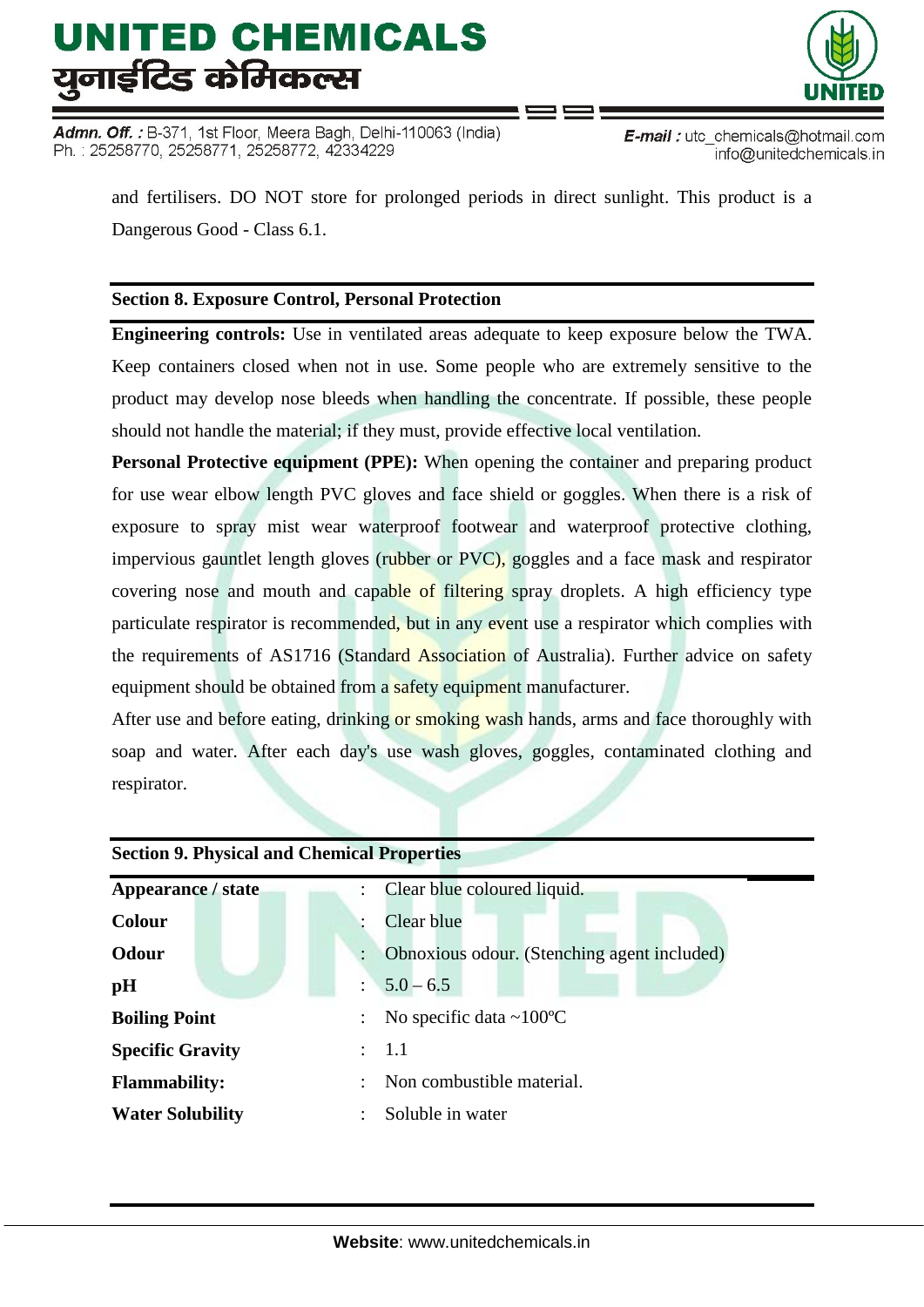Admn. Off. : B-371, 1st Floor, Meera Bagh, Delhi-110063 (India) Ph.: 25258770, 25258771, 25258772, 42334229



**E-mail**: utc chemicals@hotmail.com info@unitedchemicals.in

# **Section 10. Stability & Reactivity**

**Chemical Stability:** Product is considered stable in ambient conditions for a period of at

least 2 years after manufacture. Paraquat is inactivated by adsorption onto clay.

**Conditions to avoid:** Do not store for prolonged periods in direct sunlight.

**Incompatible materials:** Paraquat is highly corrosive to most metals eg. Aluminium, zinc, iron.

**Hazardous decomposition products:** Should not decompose unless heated further after reaching complete dryness. May then produce carbon monoxide, nitrogen oxides, hydrogen cyanide and/or hydrogen chloride.

**Hazardous reactions:** Keep away from strong oxidizing agents..

#### **Section 11. Toxicological Information**

**Acute Oral Toxicity** LD50 for rats : >129-157 mg/kg

**Acute Dermal Toxicity** LD50 Rat : >911 mg /kg

**Acute Inhalation Toxicity**  $LC50$  (rat) =  $0.5 - 1.5$   $\mu$ g/ $L/4$  hr

**Eye Irritation** Rabbit : The product is an eye irritant.

**Skin Irritant** Rabbit : The product is a skin irritant

**Skin sensitization** Guinea pig : The product is a skin sensitiser

**Section 12. Ecological Information**

**Toxicity to fish:** Rainbow trout, LC50 (96h**)** 55 mg/l

**Toxicity to Bird** (Bobwhite quail) LD50: 175 mg/kg , (Mallard duck), LD50: 199 mg/kg

**Toxicity to Bee**, LD50 36 µg/bee

# **Section 13. Disposal Consideration**

# **Spills & Disposal:**

Isolate and post spill area. Persons involved in cleanup require complete skin protection - see section 8. In case of spillage, contain and absorb spilled material with absorbent material such as clay, sand or cat litter. Large spills should be dyked or covered to prevent dispersal. Keep out animals and unprotected persons. Keep material out of streams and sewers. Vacuum, shovel or pump waste into an approved drum. To decontaminate spill area, tools and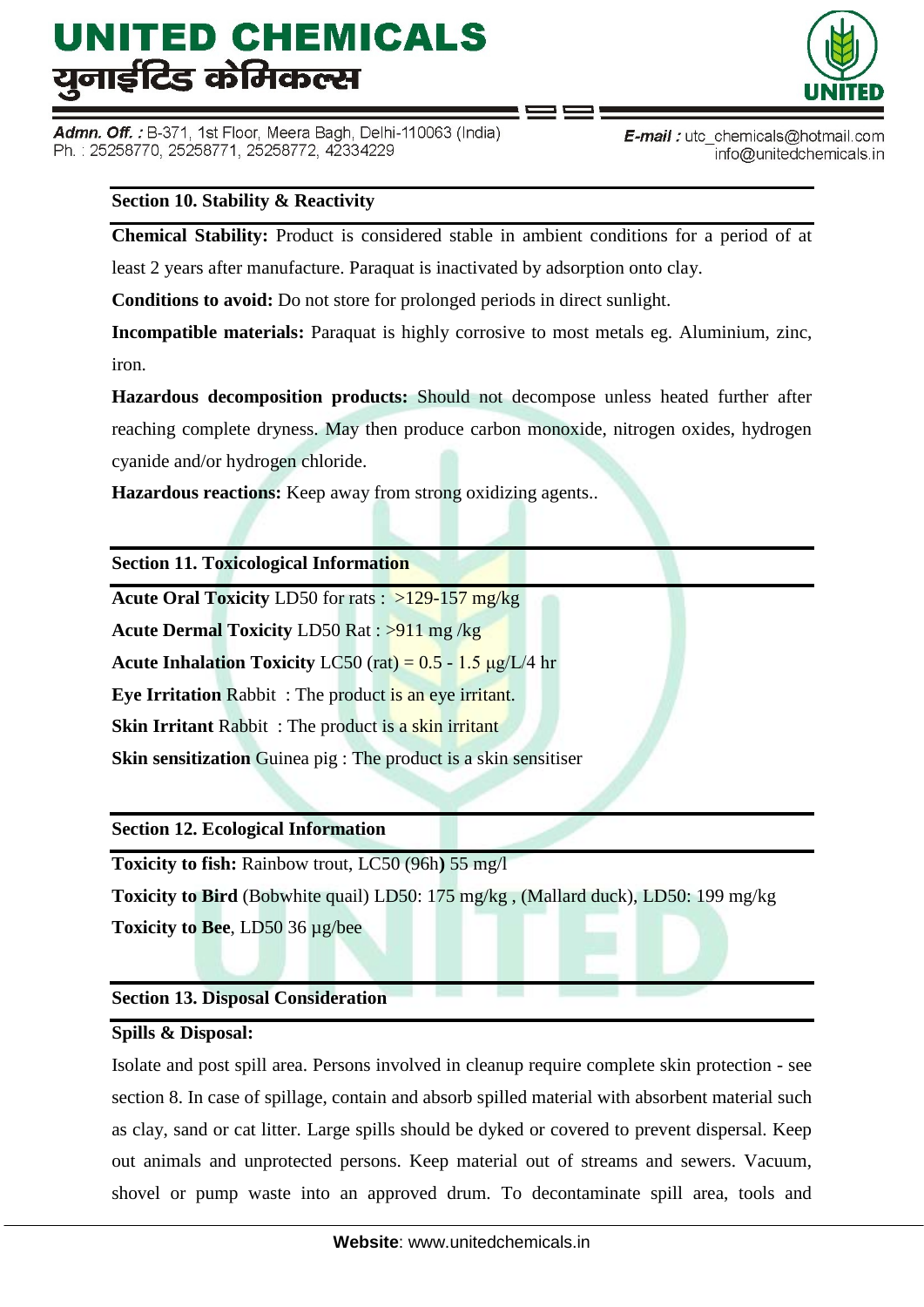Admn. Off. : B-371, 1st Floor, Meera Bagh, Delhi-110063 (India) Ph.: 25258770, 25258771, 25258772, 42334229



E-mail: utc chemicals@hotmail.com info@unitedchemicals.in

equipment, wash with detergent and water and add the solution to the drums of wastes already collected and label contents. Dispose of drummed wastes, including decontamination solution in accordance with the requirements of Local or State Waste Management **Authorities** 

**Disposal of empty containers:** Triple or preferably pressure rinse containers before disposal. Add rinsings to tank mix. Do not dispose of undiluted chemicals on-site. If not recycling, break, crush, or puncture and deliver empty packaging for appropriate disposal to an approved waste management facility. If an approved waste management facility is not available, bury the empty packaging 500 mm below the surface in a disposal pit specifically marked and set up for this purpose clear of waterways, desirable vegetation and tree roots, in compliance with relevant Local, State or Territory government regulations. DO NOT burn empty containers or product.

| <b>Section 14. Transport Information</b>                               |                                                 |  |  |  |  |  |  |
|------------------------------------------------------------------------|-------------------------------------------------|--|--|--|--|--|--|
| <b>IMDG Classification</b>                                             |                                                 |  |  |  |  |  |  |
| <b>Shipping name</b>                                                   | PESTICIDE, LIQUID, TOXIC<br><b>BIPYRIDILIUM</b> |  |  |  |  |  |  |
|                                                                        | (Contains Paraquat).                            |  |  |  |  |  |  |
| <b>Class</b>                                                           | 6.1                                             |  |  |  |  |  |  |
| <b>Packing group</b>                                                   | Ш                                               |  |  |  |  |  |  |
| <b>UN</b> number                                                       | 3016                                            |  |  |  |  |  |  |
| <b>Marine pollutant</b>                                                | Yes                                             |  |  |  |  |  |  |
|                                                                        |                                                 |  |  |  |  |  |  |
| <b>Section 15. Regulatory Information</b>                              |                                                 |  |  |  |  |  |  |
| <b>R-phrases</b>                                                       |                                                 |  |  |  |  |  |  |
| R43 May cause sensitization by skin contact.                           |                                                 |  |  |  |  |  |  |
| <b>R24/25</b> Toxic in contact with skin and if swallowed.             |                                                 |  |  |  |  |  |  |
| <b>R26</b> Very toxic by inhalation.                                   |                                                 |  |  |  |  |  |  |
| R37/38 Irritating to respiratory system and skin.                      |                                                 |  |  |  |  |  |  |
| <b>R41</b> Risk of serious damage to eyes.                             |                                                 |  |  |  |  |  |  |
| R48/25 Toxic: danger of serious damage to health by prolonged exposure |                                                 |  |  |  |  |  |  |
| <b>Safety phrases:</b>                                                 |                                                 |  |  |  |  |  |  |